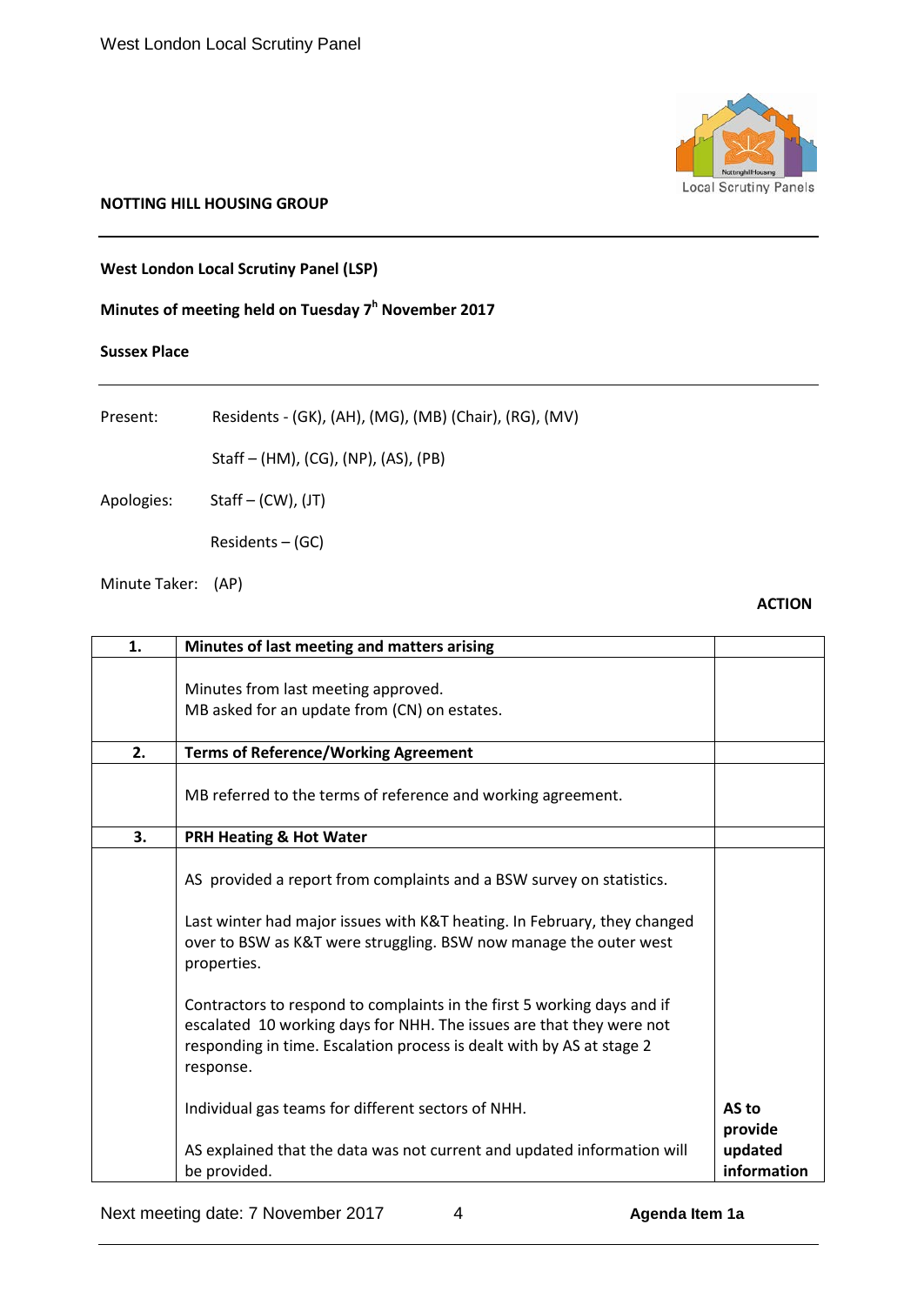|    | Part of the customer satisfaction is currently affected by the time it takes<br>from reporting the repair to the time the repair is completed and delays<br>during carrying out the repair.                                                                                      | on<br>complaints                |
|----|----------------------------------------------------------------------------------------------------------------------------------------------------------------------------------------------------------------------------------------------------------------------------------|---------------------------------|
|    | AS will circulate current data for the LSP pack as this is discussed at the<br>contractors review meeting.                                                                                                                                                                       |                                 |
|    | Day to day contracts is paid for based on each job. First time fix/failures<br>are not captured on the report. These are raised as a different job.                                                                                                                              |                                 |
|    | 1st April 2019 is when the gas contracts are ending. Tendering will be done<br>together for the new contracts for both Genesis and Notting Hill [should<br>the merger go ahead].                                                                                                 |                                 |
|    | BSW currently carry out 2 visits a year. 1 visit for a service and the second<br>for a repair.                                                                                                                                                                                   |                                 |
|    | At the moment, data for Heating and Hot Water is managed by the<br>contractors. Asset Management will have process for in house data for<br>repairs and self-service repairs.                                                                                                    |                                 |
|    | Communal boilers are serviced twice a year. Boilers in tenanted properties<br>are serviced once a year. No service in place for electric properties. Electric<br>Installation Certificate (EIC) certificate will last for 5 to 10 years so a yearly<br>service is not necessary. |                                 |
|    | AH mentioned the legislation for gas changes.                                                                                                                                                                                                                                    |                                 |
| 4. | Fire & Health & Safety                                                                                                                                                                                                                                                           |                                 |
|    | HM covered                                                                                                                                                                                                                                                                       |                                 |
|    | Kitchen & bathrooms.<br>Asset strategy - using technology to manage properties better.<br>Planning - looking to the future<br>Aerial photography for desktop assessment<br>Disrepair cases                                                                                       |                                 |
|    | There is currently a project underway for electrical and health & safety to<br>be dealt with by PAM contractors for temporary housing (Home Options)                                                                                                                             |                                 |
|    | RG asked about fire safety checks. HM to ask for more information about<br>saving money for the resident for the monthly checks for fire safety checks.                                                                                                                          | HM to<br>provide<br>information |
|    | Legal obligation to check for asbestos in all communal areas.                                                                                                                                                                                                                    | on money<br>saving for          |
|    | MB said she is not happy that a surveyor no longer attends the properties<br>to check required works. Cyclical works and surveys are now done for the<br>outside of the property.                                                                                                | fire checks                     |
|    | Home options is being dealt with by other landlords. MB made reference                                                                                                                                                                                                           | NP & CG to<br>invite Lucy       |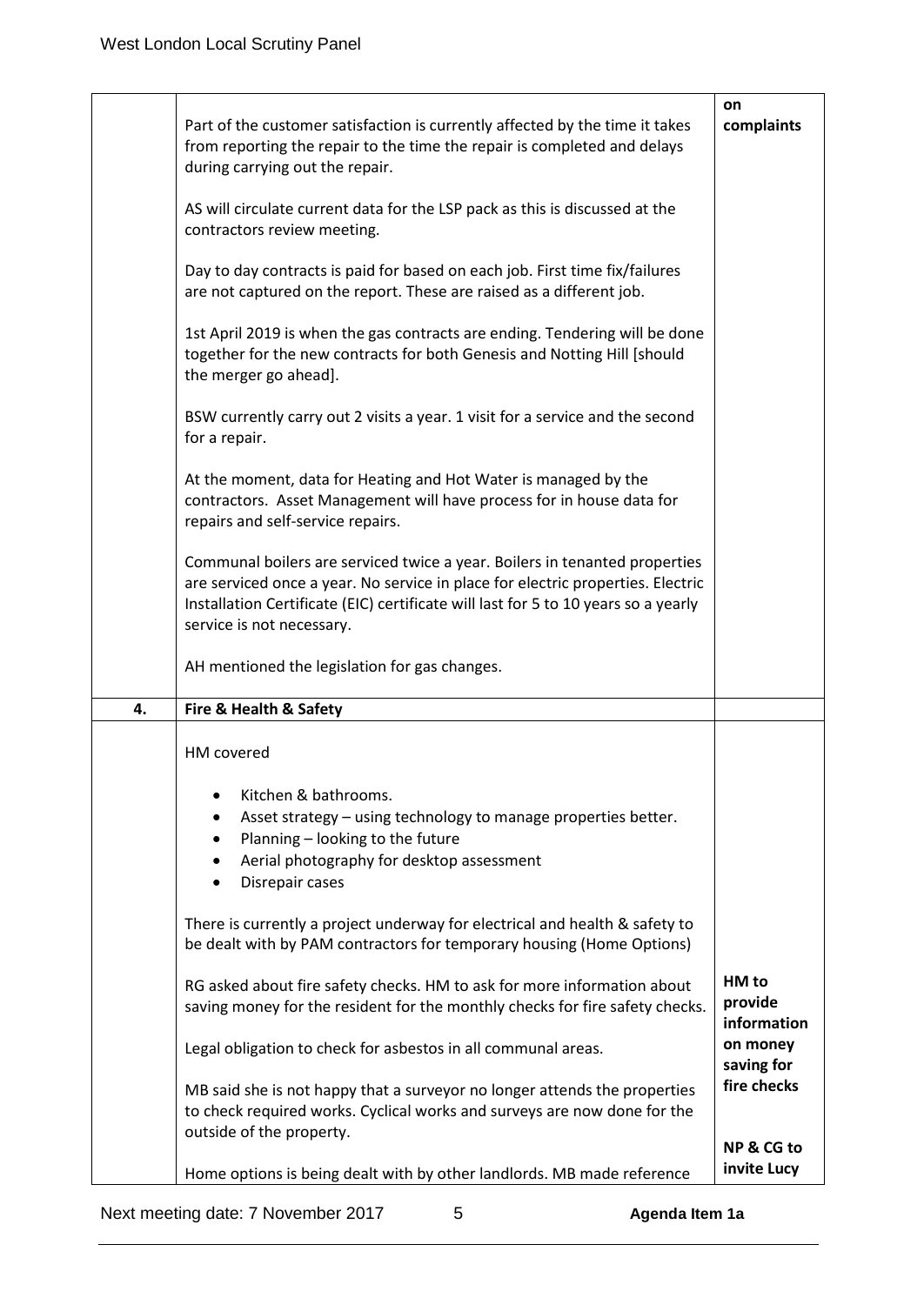|    | to Drayton Bridge and asked if this could be dealt with under one umbrella.                                                                                                                                                                                                                                                                                                                                                                                                                                                                                                                                                                                                                                                                                | <b>Glynn to LSP</b>                                        |
|----|------------------------------------------------------------------------------------------------------------------------------------------------------------------------------------------------------------------------------------------------------------------------------------------------------------------------------------------------------------------------------------------------------------------------------------------------------------------------------------------------------------------------------------------------------------------------------------------------------------------------------------------------------------------------------------------------------------------------------------------------------------|------------------------------------------------------------|
|    | HM advised it was more cost effective to use one large contractor to deal<br>with all properties in one area that can deal with all different services<br>rather than deal with individual contractors.                                                                                                                                                                                                                                                                                                                                                                                                                                                                                                                                                    |                                                            |
| 5. | Update from scrutiny review meeting                                                                                                                                                                                                                                                                                                                                                                                                                                                                                                                                                                                                                                                                                                                        |                                                            |
|    | MB highlighted the code of conduct and respect of members opinions.                                                                                                                                                                                                                                                                                                                                                                                                                                                                                                                                                                                                                                                                                        |                                                            |
| 6. | <b>Performance Reports</b>                                                                                                                                                                                                                                                                                                                                                                                                                                                                                                                                                                                                                                                                                                                                 |                                                            |
|    | Leasehold<br>Performance has reduced (p.18) for Hounslow. Discussion wanted by AH.<br>There are concerns about the turnover of PMO's in a short space of time.<br>CW is now the Manager, MD is now a PMO. To be discussed at the next<br>LSP.<br>Resident monitor for the leaseholders. MB asked if this has been thought<br>about.<br>AH mentioned that there should be a system where requests are logged<br>and residents are given a reference number.<br>Arrears in leasehold (p.27) mortgage or service charge arrears.<br>RG mentioned that service charges are not being charged rent for the year<br>after renewing the lease. To follow up with Leasehold and to be discussed<br>at the next LSP.<br><b>PRH</b><br>Deferred to the next meeting. | CW to<br>discuss and<br>provide<br>update at<br><b>LSP</b> |
| 7. | Update on welfare reform                                                                                                                                                                                                                                                                                                                                                                                                                                                                                                                                                                                                                                                                                                                                   |                                                            |
|    |                                                                                                                                                                                                                                                                                                                                                                                                                                                                                                                                                                                                                                                                                                                                                            |                                                            |
|    | Local Housing Allowance (LHA) is in place for some private renters however<br>Universal Credit (UC) in now being rolled out.<br>Under 35 LHA cap would have capped rates and the rents which would<br>have affected over 800 people. This will no longer be happening. It won't                                                                                                                                                                                                                                                                                                                                                                                                                                                                            |                                                            |
|    | be happening in the sheltered & supported housing either. The<br>government is currently finding new ways of funding for the future.                                                                                                                                                                                                                                                                                                                                                                                                                                                                                                                                                                                                                       |                                                            |
|    | The UC roll out began in 2013 and will last until 2022.<br>UC is currently being rolled out and the service is different depending on<br>the rollout.                                                                                                                                                                                                                                                                                                                                                                                                                                                                                                                                                                                                      |                                                            |
|    | All Department of Work & Pensions (DWP) and UC numbers will now be<br>free-phones.                                                                                                                                                                                                                                                                                                                                                                                                                                                                                                                                                                                                                                                                         |                                                            |
|    | PB mentioned that there's 7 days of no entitlement (new claimants) "7 day                                                                                                                                                                                                                                                                                                                                                                                                                                                                                                                                                                                                                                                                                  |                                                            |

Next meeting date: 7 November 2017 6 **Agenda Item 1a**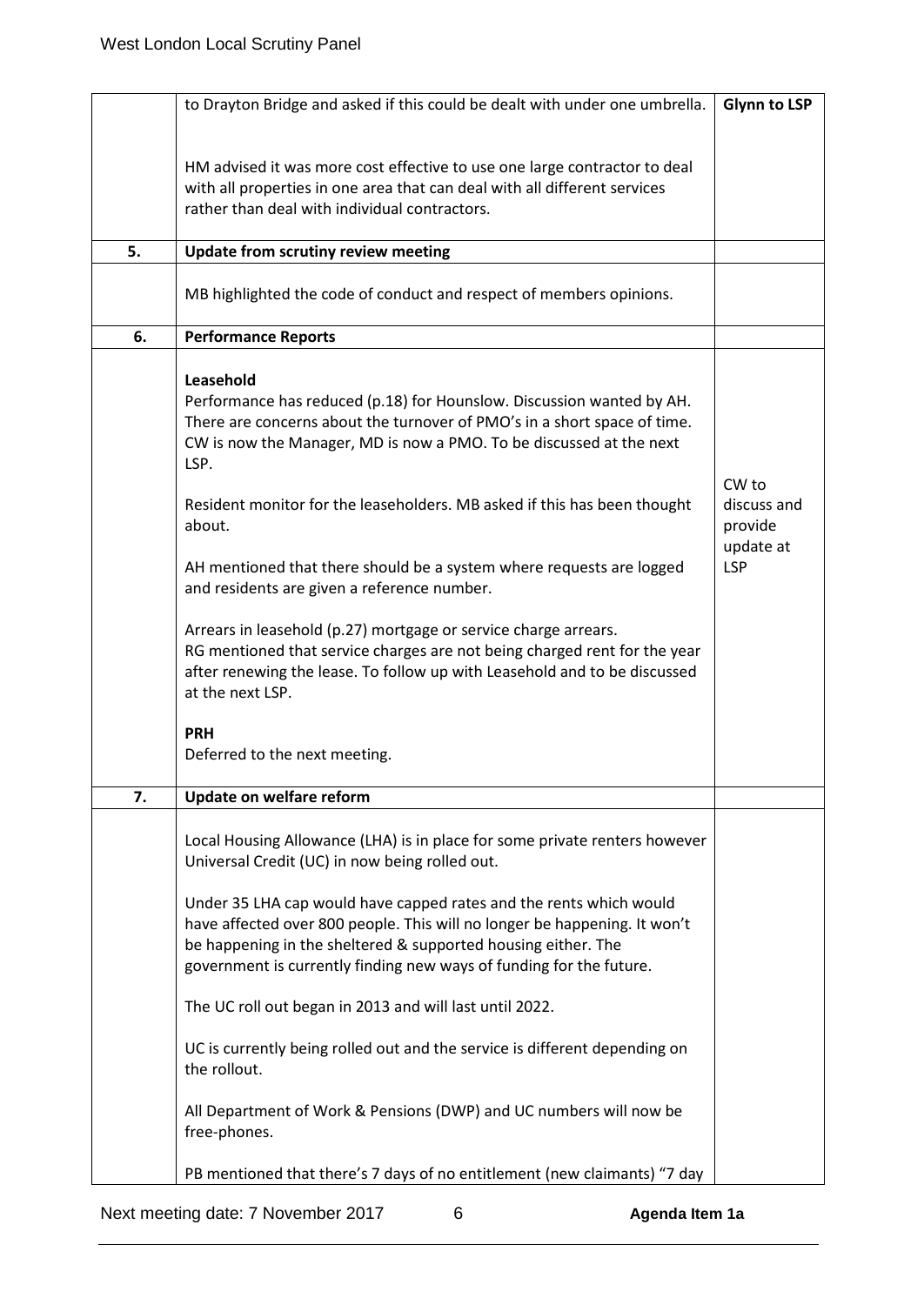|    | wait". Existing benefit claimers have no wait days.                                                                                                                                                                                                                                                                                                                                     |                                                |
|----|-----------------------------------------------------------------------------------------------------------------------------------------------------------------------------------------------------------------------------------------------------------------------------------------------------------------------------------------------------------------------------------------|------------------------------------------------|
|    | After the monthly assessment period, you get paid. UC pay in arrears. Local<br>authorities have no role in the administration of UC. But Job Centres do<br>provide support and advice.                                                                                                                                                                                                  |                                                |
|    | Ealing will go live in February 2018 and Hounslow went live in January<br>2016.                                                                                                                                                                                                                                                                                                         | CW <sub>to</sub><br>provide                    |
|    | CG advised average arrears for properties under UC are 18% higher.<br>No evictions for Hounslow or Ealing for those on UC.                                                                                                                                                                                                                                                              | update on<br>number of<br><b>Leaseholders</b>  |
|    | An update on leaseholders for next LSP. Number affected by UC in<br>shareowners.                                                                                                                                                                                                                                                                                                        | claiming UC<br>at LSP                          |
| 8. | <b>Proposed merger with Genesis</b>                                                                                                                                                                                                                                                                                                                                                     |                                                |
|    | Merger has been pushed back to April 2018.                                                                                                                                                                                                                                                                                                                                              |                                                |
|    | 2 <sup>nd</sup> letter sent out at the end of October about an update on the merger.<br>4 joint resident meetings in central locations for both Genesis & NHH<br>tenants. East London cancelled.                                                                                                                                                                                        |                                                |
|    | MB suggested a meeting for Hounslow. Consultation is still open until 6 <sup>th</sup><br>December, survey forms available online. The board will take on the<br>feedback and then make a decision on the merger.                                                                                                                                                                        |                                                |
|    | 2 meetings held on a resident promise.                                                                                                                                                                                                                                                                                                                                                  |                                                |
|    | 6 key themes:<br>improvement to repairs, digital and technology, more options to move,<br>personalised service, training & employment & resident involvement<br>projects & activities.                                                                                                                                                                                                  |                                                |
|    | Events took place last week and a report will be written up by the<br><b>Executive Board (EB)</b>                                                                                                                                                                                                                                                                                       |                                                |
|    | 70,000 properties together with Genesis.                                                                                                                                                                                                                                                                                                                                                |                                                |
|    | RG asked for an update on the results of the Goldsmiths covenant and<br>going to the high court. Did NHH win to be able to develop on the A40.? CG<br>reported that 160 units are being built on the Western Avenue on the A40.<br>It has been mentioned that family homes are meant to be built and NHH<br>has ignored this and has built flats. So this has been taken to high court. | NP/CG to<br>provide<br>update at<br><b>LSP</b> |
|    | There are no LSP equivalents in Genesis. PB mentioned that resident<br>involvement will be looked into as an important aspect of the new<br>company.                                                                                                                                                                                                                                    |                                                |
|    | There are 100 shareholders in NHH, 60 shareholders in Genesis.                                                                                                                                                                                                                                                                                                                          |                                                |
|    |                                                                                                                                                                                                                                                                                                                                                                                         |                                                |